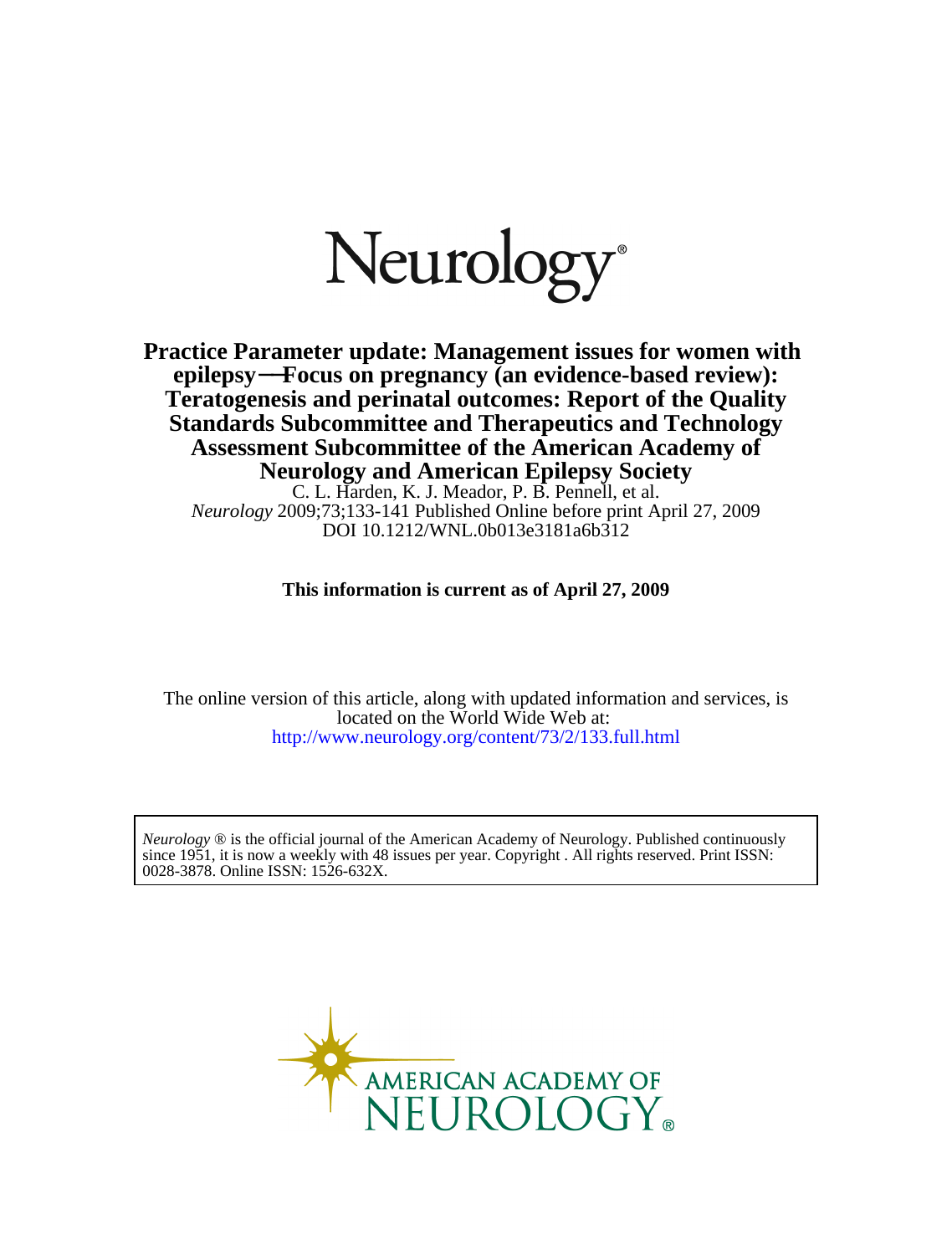

C.L. Harden, MD K.J. Meador, MD P.B. Pennell, MD W.A. Hauser, MD G.S. Gronseth, MD J.A. French, MD S. Wiebe, MD D. Thurman, MD, MPH B.S. Koppel, MD P.W. Kaplan, MB, FRCP J.N. Robinson, MD J. Hopp, MD T.Y. Ting, MD B. Gidal, PharmD C.A. Hovinga, PharmD A.N. Wilner, MD B. Vazquez, MD L. Holmes, MD A. Krumholz, MD R. Finnell, PhD D. Hirtz, MD C. Le Guen

Address correspondence and reprint requests to the American Academy of Neurology, 1080 Montreal Avenue, St. Paul, MN 55116 guidelines@aan.com

**www.neurology.org**

**See pages 126 and 142**

# Practice Parameter update: Management issues for women with epilepsy—Focus on pregnancy (an evidencebased review): Teratogenesis and perinatal outcomes

Report of the Quality Standards Subcommittee and Therapeutics and Technology Assessment Subcommittee of the American Academy of Neurology and American Epilepsy Society  $\blacksquare \blacktriangleright \blacksquare$ 

# **ABSTRACT**

**Objective:** To reassess the evidence for management issues related to the care of women with epilepsy (WWE) during pregnancy.

**Methods:** Systematic review of relevant articles published between January 1985 and June 2007.

**Results:** It is highly probable that intrauterine first-trimester valproate (VPA) exposure has higher risk of major congenital malformations (MCMs) compared to carbamazepine and possible compared to phenytoin or lamotrigine. Compared to untreated WWE, it is probable that VPA as part of polytherapy and possible that VPA as monotherapy contribute to the development of MCMs. It is probable that antiepileptic drug (AED) polytherapy as compared to monotherapy regimens contributes to the development of MCMs and to reduced cognitive outcomes. For monotherapy, intrauterine exposure to VPA probably reduces cognitive outcomes. Further, monotherapy exposure to phenytoin or phenobarbital possibly reduces cognitive outcomes. Neonates of WWE taking AEDs probably have an increased risk of being small for gestational age and possibly have an increased risk of a 1-minute Apgar score of  $<$ 7.

**Recommendations:** If possible, avoidance of valproate (VPA) and antiepileptic drug (AED) polytherapy during the first trimester of pregnancy should be considered to decrease the risk of major congenital malformations (Level B). If possible, avoidance of VPA and AED polytherapy throughout pregnancy should be considered to prevent reduced cognitive outcomes (Level B). If possible, avoidance of phenytoin and phenobarbital during pregnancy may be considered to prevent reduced cognitive outcomes (Level C). Pregnancy risk stratification should reflect that the offspring of women with epilepsy taking AEDs are probably at increased risk for being small for gestational age (Level B) and possibly at increased risk of 1-minute Apgar scores of 7 (Level C). *Neurology*® **2009;73:133–141**

# **GLOSSARY**

 $\textsf{AAN} = \textsf{Academy of Neurology; AED = antiepileptic drug; CBZ = carbamazepine; CI = confidence interval; LTG = lamotrigine;$  ${\sf MCM}$  = major congenital malformation;  ${\sf OR}$  = odds ratio;  ${\sf PB}$  = phenobarbital;  ${\sf PHT}$  = phenytoin;  ${\sf RR}$  = relative risk;  ${\sf SG}$  = small for gestational age; **VPA** = valproate; **WWE** = women with epilepsy.

Recent estimates of the US population $<sup>1</sup>$  and the prev-</sup> alence of epilepsy<sup>2</sup> indicate that approximately onehalf million women with epilepsy (WWE) are of childbearing age. It has also been estimated that three to five births per thousand will be to WWE.3 Epilepsy is defined by the presence of recurrent, unpro-childbearing. **Supplemental data at**

voked seizures, and the treatment is typically a daily, long-term antiepileptic drug (AED) regimen. The majority of people with epilepsy have well-controlled seizures, are otherwise healthy, and therefore expect to participate fully in life experiences, including

*e-Pub ahead of print on April 27, 2009, at www.neurology.org.*

Published simultaneously in *Epilepsia.*

Authors' affiliations are listed at the end of the article.

The Mission Statements of the Quality Standards Subcommittee (QSS) and Therapeutics and Technology Assessment (TTA) Subcommittee, Conflict of Interest Statement, QSS members, TTA members, AAN classification of evidence, Classification of recommendations (appendices e-1 through e-5), as well as references e1 through e5 and tables e-1 through e-7, are available on the *Neurology*® Web site at www.neurology.org.

Approved by the Quality Standards Subcommittee April 15, 2008; by the Therapeutics and Technology Assessment Subcommittee December 17, 2007; by the Practice Committee January 25, 2009; and by the AAN Board of Directors March 25, 2009.

*Disclosure:* Author disclosures are provided at the end of the article.

Copyright © 2009 by AAN Enterprises, Inc. 133

Supported by The Milken Family Foundation.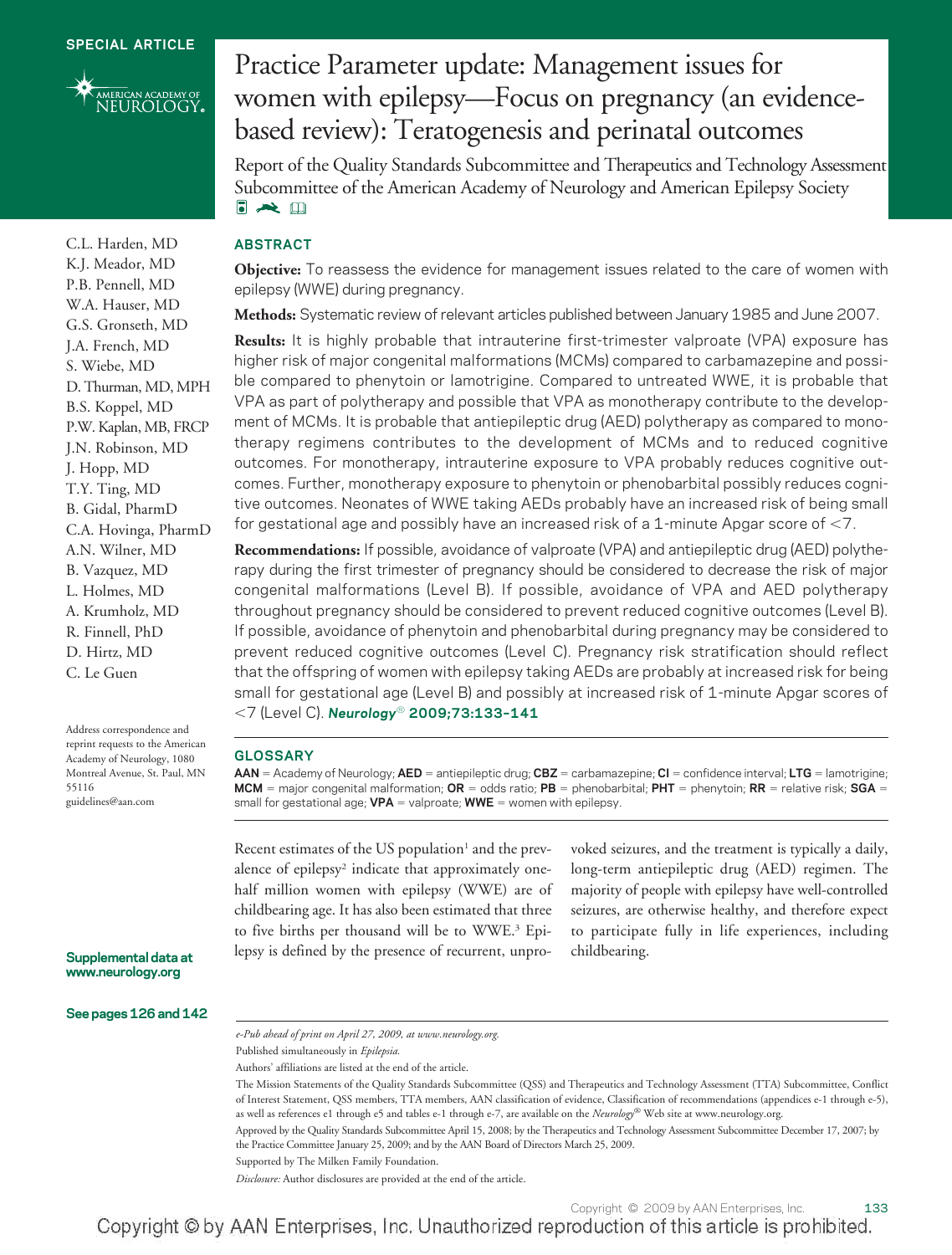This parameter summarizes evidence for three important issues regarding the clinical management of WWE who are pregnant or plan pregnancy:

- 1. What is the risk of major congenital malformations (MCMs) associated with intrauterine exposure to AEDs in neonates born to WWE?
- 2. What is the risk of adverse long-term cognitive outcomes in children born to WWE?
- 3. What is the risk of death, low birthweight, and low Apgar scores in neonates born to WWE?

# **DESCRIPTION OF THE ANALYTIC PROCESS**

The panel formation, literature search strategy, and literature analytic process are described in the companion article.<sup>4</sup>

**ANALYSIS OF EVIDENCE Major congenital malformations.** Fifty-two relevant articles were identified by the literature search. Articles were classified for risk of bias using American Academy of Neurology (AAN) criteria for classification of evidence for causality (appendix e-4A on the *Neurology®* Web site at www.neurology.org). Studies rated Class III or higher that contributed to conclusions are summarized in tables e-1 through e-5.

MCMs were defined as structural abnormalities with surgical, medical, or cosmetic importance.<sup>5</sup> Minor malformations such as facial dysmorphism were not considered in the statistical analysis. For the purpose of this parameter, the presence of MCMs was considered an objective outcome. To attain a Class I or II rating, the study must have accounted for confounding by maternal age and socioeconomic status.

The contribution of maternal epilepsy to the risk of MCMs is not specifically considered herein, since the evidence is unclear and the risk, if any, appears small.<sup>6</sup> However, it cannot be stated that the risk imparted by maternal epilepsy is zero. Therefore, we addressed the question regarding risk of MCMs due to AEDs taken during the first trimester by including only studies where WWE not taking AEDs served as comparators. We acknowledge that the severity of the maternal epilepsy in terms of seizure type and frequency cannot be completely matched between comparator groups and may contribute to the difference in outcomes in the two groups. Women without epilepsy who were taking AEDs for other reasons were not included.

For the subsequent questions, the evaluation is focused on the risks of AEDs compared to each other, or findings specific to an individual AED such as a dose-malformation relationship. Therefore, three studies used in answering these questions7-9 include the offspring of mothers who took AEDs for various indications.

**Do AEDs taken during the first trimester of pregnancy increase the risk of MCMs in the offspring of WWE compared** **to the offspring of WWE not on AEDs?** *AEDs in general.* One Class I study<sup>10</sup> showed no increased risk of MCMs in the offspring of WWE taking AEDs compared to the offspring of WWE not taking AEDs (relative risk [RR] 1.19, confidence interval [CI] 0.59-2.40). However, the study was insufficiently sensitive to exclude a substantially increased risk. Two Class II studies (odds ratio [OR] 3.92, CI 1.29-11.90,<sup>5</sup> and OR 1.70, CI 1.07- $2.68$ <sup>11</sup> found increased risks of MCMs with maternal AED exposure compared to untreated WWE.

*Valproate.* One Class II study<sup>11</sup> demonstrated increased risk of MCMs in the offspring of WWE using valproate (VPA) in monotherapy (OR 4.18, CI 2.31– 7.57) or polytherapy (OR 3.54, CI 1.42–8.11). One Class I study<sup>10</sup> also showed the risk of MCMs with polytherapy including VPA was increased compared to untreated WWE (RR 2.52, CI 1.17–5.44).

*Carbamazepine.* One Class I study<sup>10</sup> found no increased risk of MCMs in the offspring of WWE taking carbamazepine (CBZ) (RR 0.63, CI 0.28–1.41).

Lamotrigine. One Class I study<sup>10</sup> observed no increased risk of MCMs in the offspring of WWE taking lamotrigine (LTG) (RR 0.92, CI 0.41–2.05) but was insufficiently sensitive to exclude a substantially increased risk.

The absolute risk of MCMs in the largest Class I study10 with at least 80 outcomes per AED is as follows: CBZ (n = 900) 2.2% (CI 1.4–3.4), VPA (n =  $715)$  6.2% (CI 4.6–8.8), LTG (n = 647) 3.2% (CI 2.1–4.9), phenytoin (PHT) (n = 82) 3.7% (CI 1.3– 10.2).

#### *Conclusions*

- AEDs taken during the first trimester probably increase the risk of MCMs in the offspring of WWE (two adequately sensitive Class II studies) but it cannot be determined if the increased risk is imparted from all AEDs or from only one or some AEDs.
- VPA monotherapy during the first trimester possibly increases the risk of MCMs in the offspring of WWE (one Class II study).
- VPA used in polytherapy probably increases the risk of MCMs in the offspring of WWE (one Class I study).
- CBZ probably does not substantially increase the risk of MCMs in the offspring of WWE (one Class I study).
- There is insufficient evidence to determine if LTG (one inadequately sensitive Class I study) or other specific AEDs (no Class III or better evidence) increase the risk of MCMs in the offspring of WWE.

# 134 **Neurology 73** July 14, 2009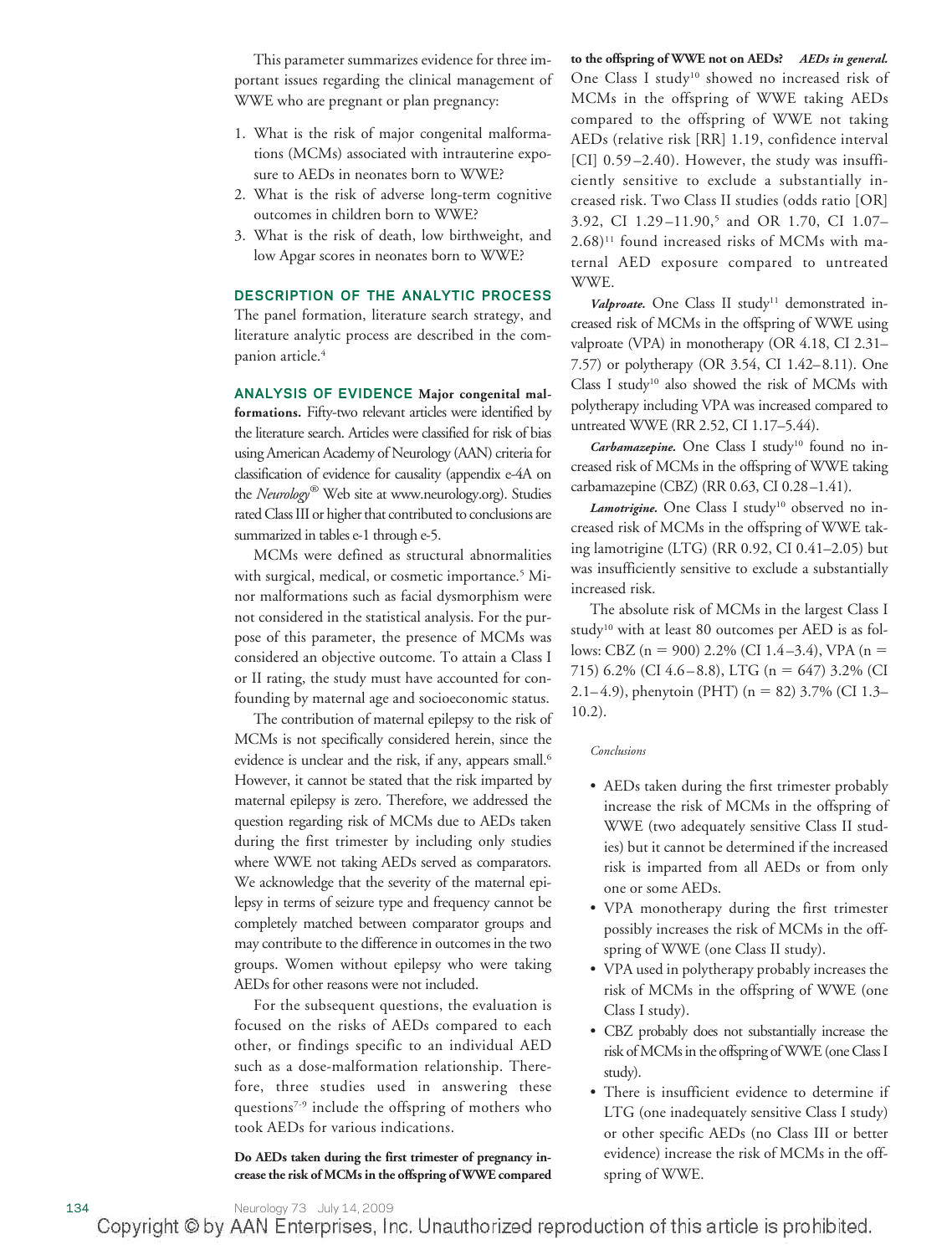## *Recommendations*

- Although there is evidence that AEDs taken during the first trimester probably increase the risk of MCMs in the offspring of WWE, it cannot be determined if the increased risk is imparted from all AEDs or from only one or some AEDs. Therefore, no recommendation is made from this conclusion.
- If possible, avoidance of the use of VPA as part of polytherapy during the first trimester of pregnancy should be considered to decrease the risk of MCMs (Level B).
- If possible, avoidance of the use of VPA monotherapy during the first trimester of pregnancy may be considered to decrease the risk of MCMs (Level C).

**Is exposure to a specific AED during the first trimester of pregnancy associated with an increased risk of MCMs compared to exposure to other AEDs?** Two Class I studies (OR 2.97, CI 1.65-5.35,<sup>10</sup> and OR 2.51, CI 1.43–4.86)<sup>7</sup> revealed that VPA monotherapy is associated with a greater risk for MCMs than CBZ monotherapy.

One Class I study<sup>10</sup> and one Class II study<sup>11</sup> showed that VPA as part of polytherapy was associated with greater risk than polytherapy without VPA (OR 2.49, CI 1.31– 4.70,<sup>10</sup> and OR 1.97, CI 0.58-6.66<sup>11</sup>).

One Class II study<sup>12</sup> showed that VPA is associated with a greater risk than PHT (OR 9.06, CI 1.13–72.14).

We performed comparisons for three of the four Class III studies, using primary data from the articles.13-15 All significant comparisons between AEDs are reported herein. In two Class III studies,<sup>13,14</sup> VPA was associated with increased risk when individually compared to CBZ (RR 4.34, CI 1.79 – 10.5313 and RR 3.83, CI 1.41–10.39)14 and LTG (RR 5.58, CI 2.06 –15.0913 and RR 17.04, CI 2.27– 128.05).<sup>14</sup> The third Class III study<sup>15</sup> showed VPA was associated with greater risk than phenobarbital (PB) (RR 5.66, CI 1.19 –26.88).

All four Class III studies showed VPA was associated with greater risk than all other monotherapies combined. We compared VPA to CBZ, LTG, and PHT in two studies and found increased risk in both (RR 5.6, CI 2.42–12.92,13 and RR 4.59, CI 2.07– 10.18).<sup>14</sup> In the third Class III study,<sup>15</sup> we compared VPA to PB, CBZ, PHT, and primidone and found increased risk (RR 3.25, CI 1.27– 8.33). In the fourth Class III study, we found increased risk of VPA compared to three undisclosed AEDs (OR 4.0, CI 2.1–7.4).16

# *Conclusions*

• It is highly probable that taking VPA monotherapy during the first trimester of pregnancy contributes to the development of MCMs in the offspring of WWE compared to taking CBZ (two Class I studies).

- VPA as part of polytherapy in the first trimester of pregnancy probably contributes to the development of MCMs in the offspring of WWE compared to polytherapy that does not include VPA (one Class I study).
- Taking VPA during the first trimester of pregnancy possibly contributes to the development of MCMs in the offspring of WWE compared to taking PHT (one Class II study).
- Taking VPA during the first trimester of pregnancy possibly contributes to the development of MCMs in the offspring of WWE compared to taking LTG (two Class III studies).

# *Recommendations*

- To reduce the risk of MCMs, the use of VPA during the first trimester of pregnancy should be avoided, if possible, compared to the use of CBZ (Level A).
- To reduce the risk of MCMs, avoidance of the use of polytherapy with VPA during the first trimester of pregnancy, if possible, should be considered, compared to polytherapy without VPA (Level B).
- To reduce the risk of MCMs, avoidance of the use of VPA during the first trimester of pregnancy, if possible, may be considered, compared to the use of PHT or LTG (Level C).

**Is the risk of MCMs greater for AED polytherapy compared to AED monotherapy when taken during the** first trimester of pregnancy? One Class I study<sup>10</sup> showed a moderately increased risk of MCMs with polytherapy vs monotherapy (RR 1.62, CI 1.14 – 2.31). Three Class II studies (OR 1.76, CI 0.94 – 3.3111; OR 2.00, CI 0.80 –3.745 ; and OR 1.46, CI  $0.83-2.56$ <sup>12</sup> demonstrated no increased risk with polytherapy. However, these studies were insufficiently sensitive to exclude a substantially increased risk.

*Conclusion.* Polytherapy probably contributes to the development of MCMs in the offspring of WWE as compared to monotherapy (one Class I study).

*Recommendation.* To reduce the risk of MCMs, avoidance of the use of AED polytherapy during the first trimester of pregnancy, if possible, compared to monotherapy should be considered (Level B).

**Is there a relationship between AED dose and the risk of MCMs in the offspring of WWE?** All studies evaluated AED dose in the first trimester and MCMs. In one Class I study,<sup>10</sup> a relationship between AED dose and risk of MCMs was reported for LTG but not VPA. Using the Cochran Armitage method,<sup>17</sup> we

Neurology 73 July 14, 2009 135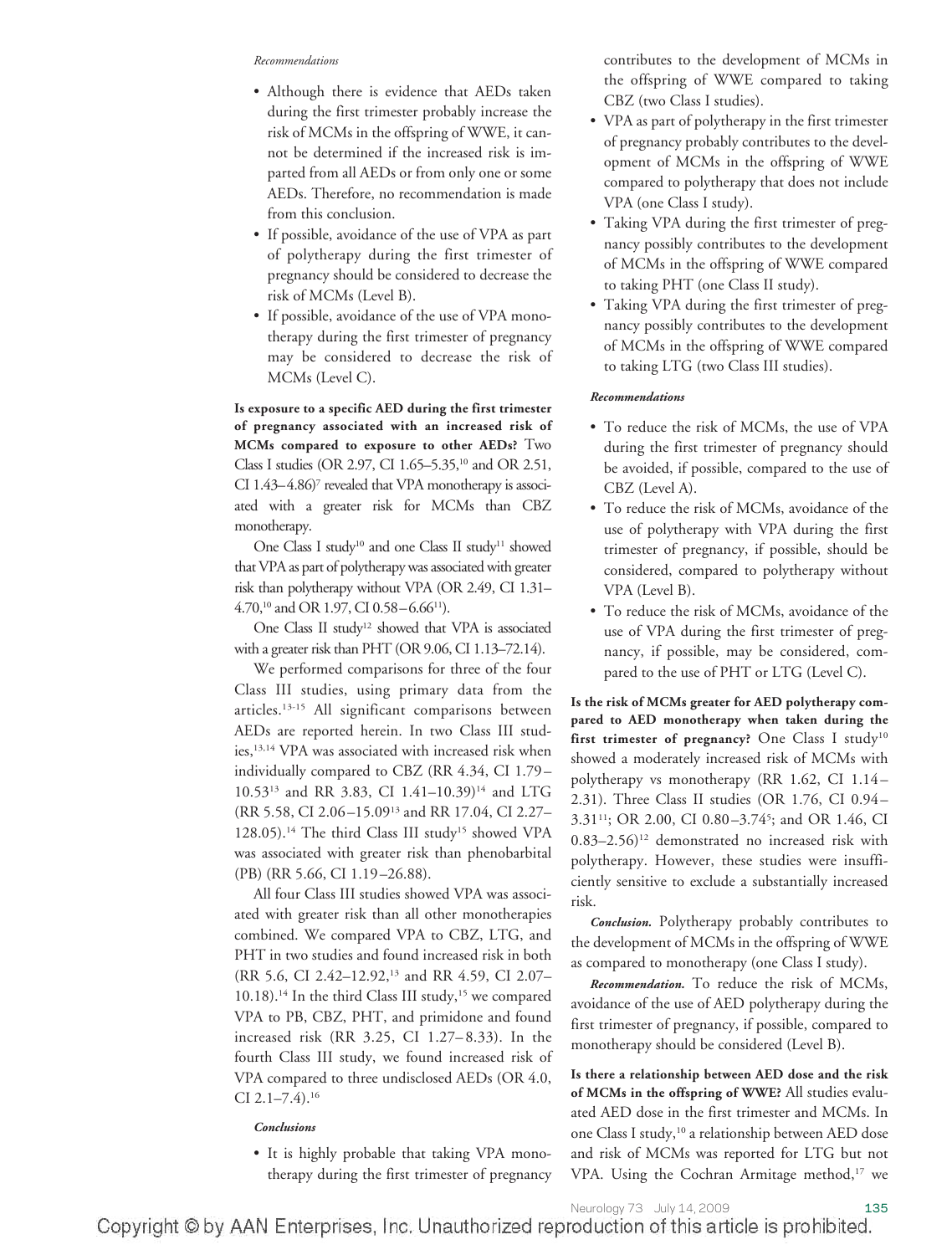found a significant dose relationship with VPA (exact tests one-sided  $p = 0.02$ , two-sided  $p = 0.04$ ) and with LTG (exact tests one-sided  $p = 0.01$ , two-sided  $p = 0.02$ ), but not with CBZ (exact tests one-sided  $p = 0.19$ , two-sided  $p = 0.31$ ). Two Class II studies<sup>11,12</sup> and six Class III studies<sup>13-15,18-20</sup> also found a relationship between VPA dose and MCMs. The VPA dose above which MCMs were significantly more likely to occur was not consistent, but was approximately 1,000 mg daily in five studies.<sup>12,13,18-20</sup>

*Conclusion.* There is probably a relationship between the dose of VPA and LTG and the risk of development of MCMs in the offspring of WWE (one Class I study).

*Recommendation.* Limiting the dosage of VPA or LTG during the first trimester, if possible, should be considered to lessen the risk of MCMs (Level B).

**Are there specific MCMs associated with specific** AEDs? One Class I study<sup>10</sup> showed increased risk of neural tube defects and facial clefts with VPA (RR 5.32, CI 1.38 –20.50 for neural tube defects and RR 4.18, CI 1.55–11.25 for facial clefts). One Class II study<sup>8</sup> showed increased risk for cleft palate with PHT and posterior cleft palate with CBZ. Another Class II study<sup>12</sup> showed increased risk of neural tube defects and hypospadias with VPA. Two Class III studies showed increased risk of spina bifida with VPA,9,21 and one showed increased risk of hypospadias.<sup>9</sup> Two Class III studies<sup>9,15</sup> showed increased risk of cardiac malformations associated with PB.

# *Conclusions*

- PHT exposure in utero possibly contributes to the risk of cleft palate (one Class II study).
- CBZ exposure in utero possibly contributes to the risk of posterior cleft palate (one Class II study).
- VPA exposure in utero probably contributes to neural tube defects and facial clefts (one Class I study) and possibly contributes to hypospadias (one Class II study).
- PB exposure in utero possibly contributes to cardiac malformations (two Class III studies).

## *Recommendations*

- Avoidance of the use of VPA, if possible, should be considered to reduce the risk of neural tube defects and facial clefts (Level B) and may be considered to reduce the risk of hypospadias (Level C).
- Avoidance of PHT, CBZ, and PB, if possible, may be considered to reduce the risk of specific MCMs: cleft palate for PHT use, posterior cleft palate for CBZ use, and cardiac malformations for PB use (Level C).

**Cognitive teratogenesis.** Thirteen relevant articles were identified by the literature search (table e-6). These were rated for risk of bias using the AAN causality evidence classification scheme (appendix e-4A).

The outcome measure was an assessment of the child's IQ at age 2 years or older. Because maternal IQ has an important influence on child  $IQ$ ,<sup>22</sup> studies were downgraded if they did not control for maternal IQ. Unlike the analysis for MCM risk, the cognitive risk related to AED exposure was not confined to the first trimester, since risk due to exposure may be present throughout pregnancy, as suggested by the literature.<sup>23</sup>

**Is cognitive outcome reduced in children of WWE who are not exposed to AEDs in utero?** Two Class II studies<sup>24,25</sup> observed that cognition is not reduced in children of WWE unexposed to AEDs. One was a blinded observational study<sup>24</sup> comparing the IQ of 64 children of WWE not taking AEDs with 121 controls. No important differences in IQ were found. The other study<sup>25</sup> showed no difference in the IQ of 57 children of untreated WWE and 57 control children matched for age, race, and socioeconomic status.

*Conclusion.* Cognition is probably not reduced in children of WWE who are not exposed to AEDs in utero (two Class II studies).

*Recommendation.* Counseling of WWE who are contemplating pregnancy should reflect that there is probably no increased risk of reduced cognition in the offspring of WWE not taking AEDs (Level B).

**Is cognition reduced in children of WWE exposed to AEDs in utero?** *AEDs in general.* Two Class II studies<sup>26,27</sup> and one Class III study<sup>28</sup> showed reduced cognition in the children of WWE on AEDs. One Class II study<sup>29</sup> and one Class III study<sup>30</sup> showed no reduction. The outcome measures for the studies included IQ testing, development quotient testing, or an assessment of developmental milestones. Differences across studies are likely due to variance in design and inadequate control for confounding factors.

*Carbamazepine*. Two Class II studies<sup>24,31</sup> and three Class III studies<sup>30,32,33</sup> showed CBZ does not increase the risk of poor cognitive outcomes compared to unexposed controls.

Valproate. Two Class II studies<sup>24,31</sup> showed VPA poses an increased risk of poor cognitive outcomes compared to unexposed controls.

Phenytoin. One Class II study<sup>34</sup> and two Class III studies<sup>30,33</sup> showed PHT poses an increased risk for poor cognitive outcomes compared to unexposed controls.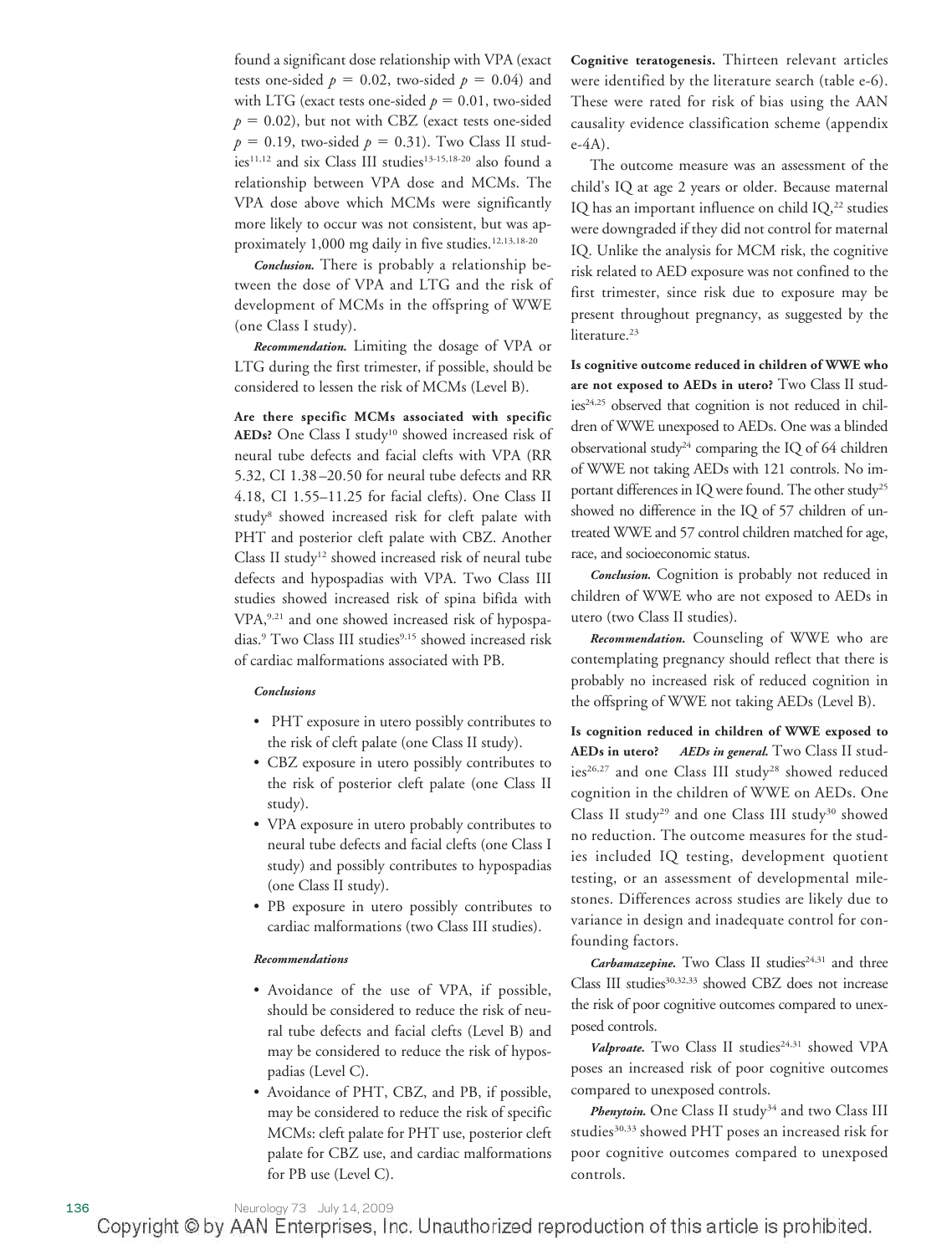*Phenobarbital.* Two Class III cohorts (analyzed separately in a single report) of adult men exposed in utero to PB found reduced cognitive abilities compared to normative populations.<sup>23</sup>

# *Conclusions*

- There is insufficient evidence to determine if the children of WWE on AEDs in general are at increased risk for reduced cognition (conflicting Class II studies).
- CBZ probably does not increase poor cognitive outcomes compared to unexposed controls (twoClass II studies).
- VPA is probably associated with poor cognitive outcomes compared to unexposed controls (twoClass II studies).
- PHT is possibly associated with poor cognitive outcomes compared to unexposed controls (one Class II and two Class III studies).
- PB is possibly associated with poor cognitive outcomes in male offspring of WWE compared to unexposed controls (two Class III studies).

*Recommendations*

- CBZ exposure probably does not produce cognitive impairment in offspring of WWE (Level B).
- Avoiding VPA in WWE during pregnancy, if possible, should be considered to reduce the risk of poor cognitive outcomes (Level B).
- Avoiding PHT in WWE during pregnancy, if possible, may be considered to reduce the risk of poor cognitive outcomes (Level C).
- Avoiding PB in WWE during pregnancy, if possible, may be considered to reduce the risk of poor cognitive outcomes (Level C).

**Does AED polytherapy exposure during pregnancy pose an increased risk for poor cognitive outcome compared to monotherapy?** Three Class II studies<sup>24,26,35</sup> showed that cognitive outcomes are reduced in children exposed to AED polytherapy compared to monotherapy. Outcome assessments included IQ, verbal IQ, and the Columbia Mental Maturity Scale.

*Conclusion.* Cognitive outcomes are probably reduced in children exposed to AED polytherapy as compared to monotherapy in utero (three Class II studies).

*Recommendation.* Monotherapy should be considered in place of polytherapy, if possible, for WWE who take AEDs during pregnancy to reduce the risk of poor cognitive outcomes (Level B).

**Is exposure to a specific AED in utero associated with poor cognitive outcomes compared to other AEDs?** *Valproate.* Two Class II studies<sup>24,31</sup> demonstrated reduced cognitive outcomes in children exposed to VPA during pregnancy compared to children exposed to CBZ. In one of the studies, the risk was also greater than that of PHT.31

*Other AEDs.* There was no evidence rated Class III or higher regarding other AEDs.

*Conclusions*

- Cognitive outcomes are probably reduced in children exposed to VPA during pregnancy compared to CBZ (two Class II studies).
- Cognitive outcomes are possibly reduced in children exposed to VPA during pregnancy compared to PHT (one Class II study).

# *Recommendations*

- For WWE who are pregnant, avoidance of VPA, if possible, should be considered compared to CBZ to reduce the risk of poor cognitive outcomes (Level B).
- For WWE who are pregnant, avoidance of VPA, if possible, may be considered compared to PHT to reduce the risk of poor cognitive outcomes (Level C).

**Adverse perinatal outcomes.** Thirteen relevant articles were identified by the literature search (table e-7). Articles were rated for risk of bias using the AAN prognostic classification of evidence scheme (appendix e-4B).

The outcomes evaluated included 1) small for gestational age (SGA), defined as birthweight below the 10th percentile for the study population when adjusted for gestational age and gender; 2) perinatal death; and 3) Apgar scores.

**Is there an increased risk of SGA outcomes in neonates born to WWE?** Two Class II studies<sup>36,37</sup> showed increased risk of SGA for offspring of WWE taking AEDs. In one Class II study, pregnancies to WWE taking AEDs had more than twice the risk of SGA outcomes (n = 87) (OR 2.3, CI 1.3-4.0).<sup>36</sup> Pregnancies to WWE not taking AEDs did not show a significantly increased risk of SGA (OR 1.6, CI 0.9 – 2.6). However, the study was insufficiently sensitive to exclude a substantially increased risk.

Another Class II study<sup>37</sup> observed twice the risk of SGA in pregnancies of WWE taking AEDs compared to controls  $(n = 127)$  (OR 2.16, CI 1.34– 3.47, absolute risk 17.3%). The authors found no increased risk for SGA in the offspring of WWE not taking AEDs.

*Conclusion.* Neonates of WWE taking AEDs probably have an increased risk of SGA of about twice the expected rate (two Class II studies).

*Recommendation.* Pregnancy risk stratification should reflect that the offspring of WWE taking AEDs during pregnancy probably have an increased risk of SGA. Further, AED use in WWE during pregnancy

Neurology 73 July 14, 2009 137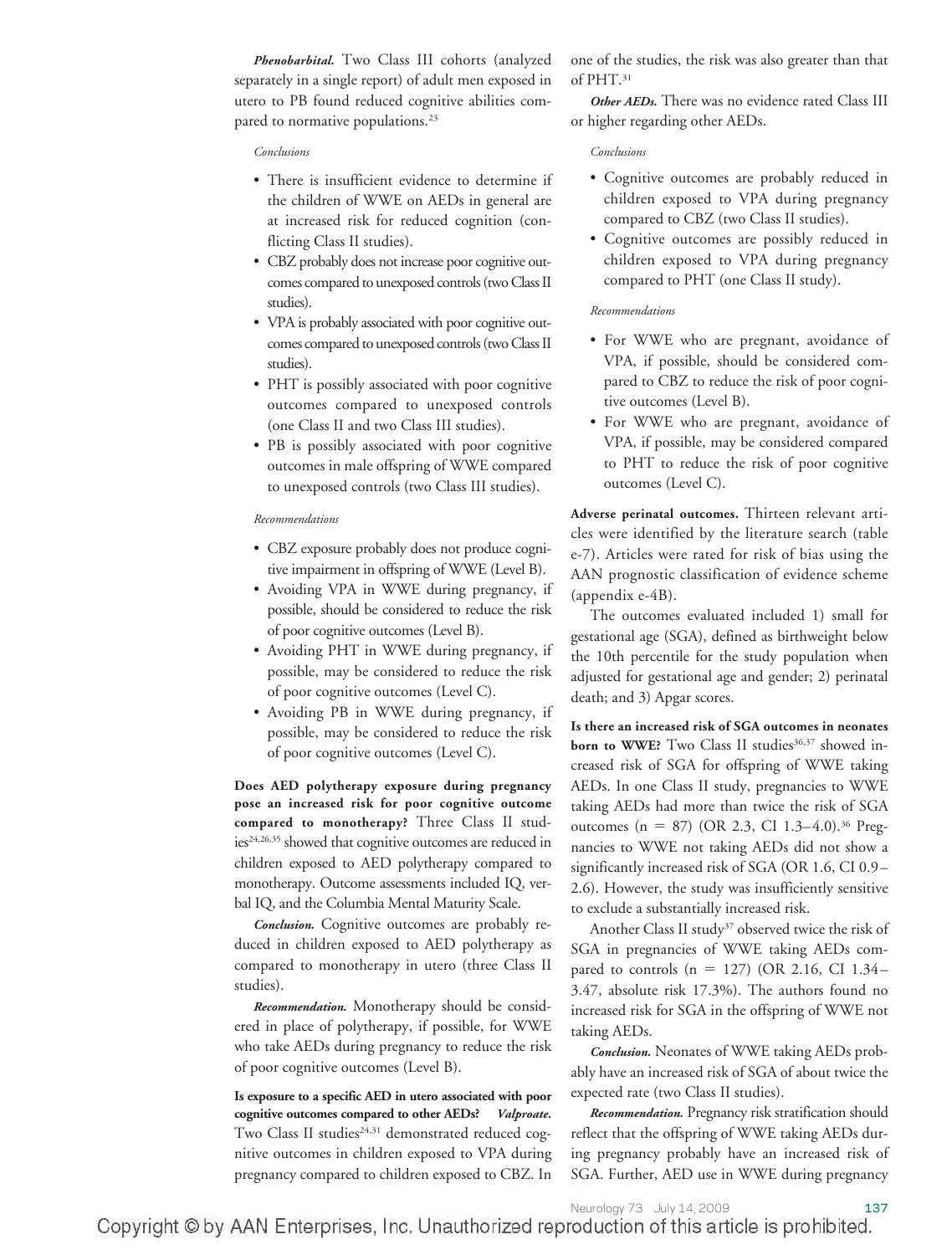should be considered in the differential diagnosis of SGA in their offspring (Level B).

**Is there an increased risk of perinatal death in neo**nates born to WWE? Two Class II<sup>38,39</sup> studies observed no increased risk of perinatal death (OR 0.57, CI 0.18 $-1.77$ ).<sup>39</sup> The studies were insufficiently sensitive to exclude a moderately increased risk.

*Conclusion.* There is probably no substantially increased risk of perinatal death in neonates born to WWE (two Class II studies).

*Recommendation.* Pregnancy risk stratification should reflect that neonates born to WWE probably do not have a substantially increased risk of perinatal death (Level B).

**Are Apgar scores lower in neonates born to WWE?** One Class II study<sup>37</sup> showed increased risk of 1-minute Apgar scores of <7 for WWE taking AEDs (n - 127) (OR 2.29, CI 1.29 – 4.05, absolute risk 11.0%). Further, this study showed increased rate of neonatal intensive care unit admission for neonates born to WWE taking AEDs. These two outcomes were not increased for the offspring of WWE not taking AEDs. Two Class III studies<sup>40,e1</sup> showed lowered Apgar scores compared to controls and three Class III studies<sup>38,39,e2</sup> did not. None of these Class III studies reported point estimates of comparative risks.

*Conclusion.* Neonates of WWE taking AEDs possibly have an increased risk of 1-minute Apgar scores of  $\leq$  7 of about twice the expected rate (one Class II study).

*Recommendation.* Pregnancy risk stratification should reflect that the offspring of WWE taking AEDs during pregnancy possibly have an increased risk of 1-minute Apgar scores of  $\leq 7$ . Further, AED use in WWE during pregnancy may be considered in the differential diagnosis of a 1-minute Apgar score of  $\leq$  7 in their offspring (Level C).

Other perinatal outcomes such as respiratory distress, intrauterine growth retardation, and neonatal intensive care unit admission did not have adequate data to make conclusions.

**CLINICAL CONTEXT** This parameter focuses on the pregnancy-related risks of AEDs. However, it does not evaluate the risks of not taking AEDs during pregnancy. The seizure-prevention benefits of taking AEDs are clear for the nonpregnant patient and these same benefits apply for the pregnant patient and extend to the protection of the fetus from maternal seizures. Although many of the recommendations in this parameter suggest minimizing AED exposure during pregnancy, for most WWE, discontinuing AEDs is not a reasonable or safe option. Although the risks of seizures during pregnancy have not been systematically studied, discontinuing AEDs may expose the mother and fetus to physical injury from accidents arising from partial or generalized seizures. Decision pathways to assist in deciding when to discontinue AEDs are available.<sup>e3</sup>

Based upon the evidence reviewed, it seems reasonable to switch WWE of childbearing potential to a less teratogenic regimen when possible. The use of VPA is a particular dilemma. While VPA is an effective  $AED$ ,  $e^4$  it emerges as the AED with the greatest number of data showing an association with risk from in utero exposure. If the change from VPA to another AED is planned, it seems prudent to do this well before pregnancy to make sure the new treatment adequately prevents seizures. Changing to another AED during pregnancy poses risk of allergy, other serious adverse reactions, and polytherapy exposure. Once a patient is pregnant, changing from VPA several weeks into gestation will not avoid the risk of MCMs, since this phenomenon occurs very early in pregnancy. This may also apply to cognitive teratogenesis, since the timing of exposure related to this adverse outcome is unknown.

For many AEDs, in particular the newer AEDs, there were too few patients in the studies to make conclusions, and the teratogenicity of these drugs is unknown.

The finding that some MCMs occur more frequently with specific AED exposure needs to be viewed in context. MCMs seen more frequently with VPA, such as neural tube defects, can also be present with exposure to other AEDs, demonstrating that this is not an AED-specific MCM. Like other teratogens, AEDs as a teratogenic category produce a pattern of MCMs with overlap among the individual AEDs.

# **RECOMMENDATIONS FOR FUTURE RESEARCH** Al-

though this parameter answers some questions, it raises others that make this clinical situation even more challenging. The parameter shows an increased risk of MCMs with VPA exposure, but there is a paucity of specific information about the absolute risk of most other AEDs. This is particularly true for the newer AEDs, several of which are reasonable alternatives to VPA. With ongoing data submission to AED pregnancy registries, it is hoped that this information will soon be forthcoming.

The existence of an AED dose-malformation relationship needs to be clarified for all AEDs, with the incorporation of serum levels as well. Adverse neonatal outcomes and long-term cognitive outcomes of children exposed to AEDs in utero for both the older and newer AEDs need further clarification, as do the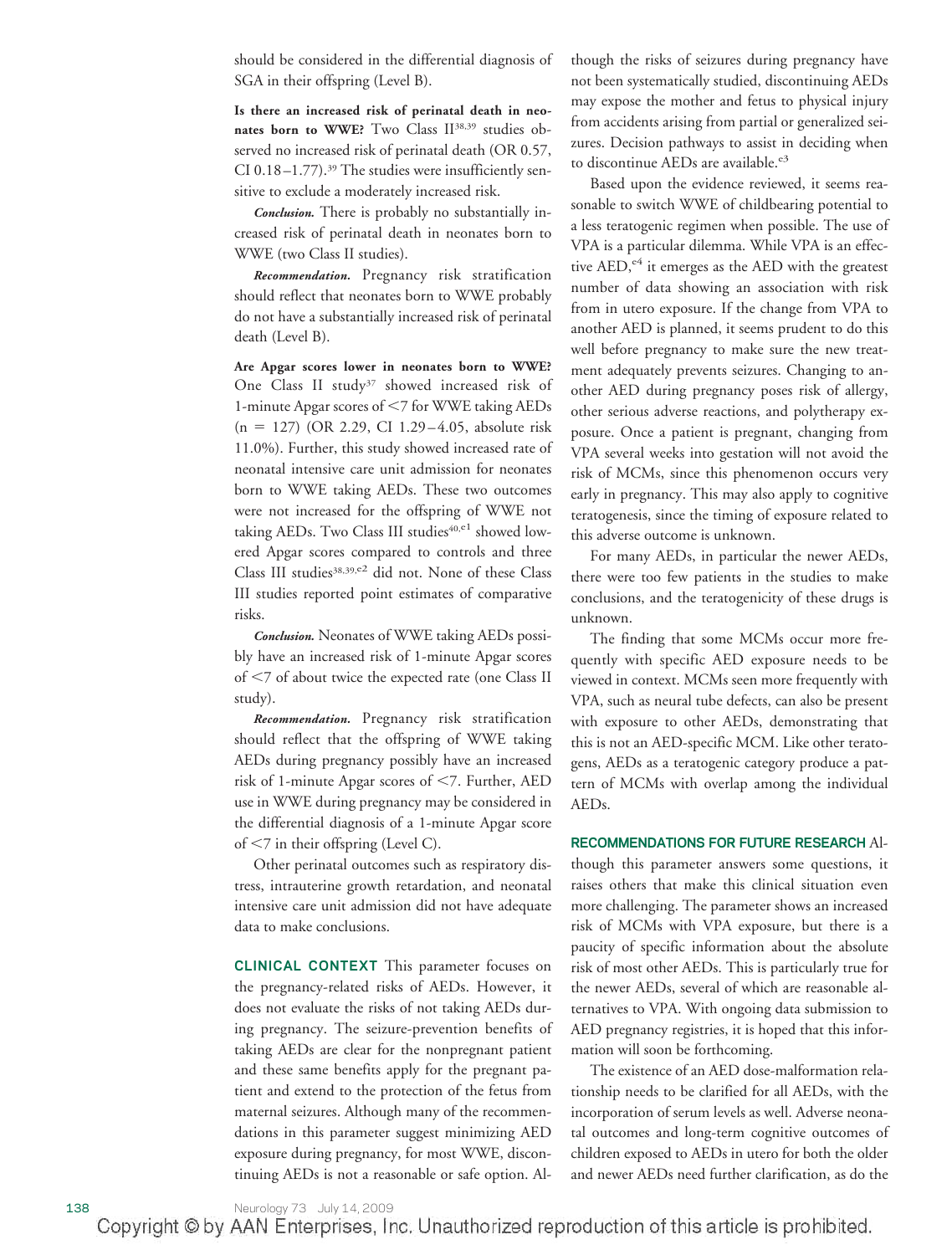short-term and long-term cognitive risks of AED exposure in the neonatal and infantile periods through breastfeeding.

In addition, future research should begin to evaluate metabolic systems for which modification could lower teratogenic risk, such as glutathione reductase, superoxide dismutase, epoxide hydrolase, and other toxin-scavenging mechanisms. Further, the interactions between AEDs and molecular targets such as histone deacetylase and peroxisome proliferatoractivated receptors may play a role in teratogenesis. Greater understanding of these factors may eventually permit an individualized assessment of teratogenic risk for WWE taking AEDs.<sup>e5</sup>

# **AUTHORS' AFFILIATIONS**

From the University of Miami (C.L.H.), Miami, FL; Emory University (K.J.M., P.B.P.), Atlanta, GA; Columbia University (W.A.H.), New York, NY; Kansas University Medical Center (G.S.G.), Kansas City; New York University School of Medicine (J.A.F.), New York; University of Calgary (S.W.), Alberta, Canada; Centers for Disease Control and Prevention (D.T.), Atlanta, GA; New York Medical College (B.S.K.), New York; Johns Hopkins University (P.W.K.), Baltimore, MD; Harvard Medical School (J.N.R., L.H.), Boston, MA; University of Maryland (J.H., T.Y.T., A.K.), Baltimore; University of Wisconsin–Madison School of Pharmacy (B.G.); University of Tennessee Health Science Center (C.A.H.), Memphis; private practice (A.N.W.), Newport, RI; New York University (B.V.), New York; Texas A&M University Health Science Center (R.F.), Houston; NINDS (D.H.), Bethesda, MD; and University of Pennsylvania (C.L.), Philadelphia.

#### **ACKNOWLEDGMENT**

The authors thank Julia Westerman, Julia Cumming, and Laura Moses for assistance in the preparation of this manuscript.

#### **DISCLOSURE**

The authors report the following conflicts of interest: Dr. Harden has served on the scientific advisory board of Cyberonics, GlaxoSmithKline, UCB Pharma, Valeant, and SK Pharmaceuticals and on the speakers' bureau of GlaxoSmithKline, Pfizer, UCB Pharma, and Abbott. She serves as an editor of *Epilepsy Currents* and receives publishing royalties from Elsevier. Dr. Harden has received research funding from Forest, UCB Pharma, Ortho McNeil, and NIH/NINDS. Dr. Harden sees women with epilepsy in her office practice. Dr. Meador serves as a journal editor for *Neurology, Journal of Clinical Neurophysiology, Cognitive and Behavioral Neurology, Epilepsy & Behavior, Epilepsy Currents*, and Epilepsy.com. He has received research funding from NIH/NINDS, GlaxoSmithKline, Eisai, Marius, Myriad, Neuropace, SAM Technology, and UCB Pharma. Dr. Meador estimates that 30 – 40% of his clinical effort is spent on EEGs and the clinical care of patients with epilepsy. Dr. Pennell has served on the Expert Panel for the Keppra Pregnancy Registry sponsored by UCB Pharma. She has received funding for travel from the Northeast Regional Epilepsy Group for speaking at their 2008 Epilepsy Symposium, by the UK Research Council for speaking at the Epilepsy Research UK International Expert Workshop, by UCB Pharma for attending the Executive Panel meeting for the Pregnancy Registry, by the American Epilepsy Society for attending the Board of Directors' Meeting, by the Epilepsy Foundation for attending the Board of Directors' and orientation meetings, by the Long Island Jewish Hospital for lecturing at Neurology Grand Rounds, by Duke University for lecturing at Neurology Grand Rounds, by Brigham and Women's Hospital for lecturing at the Epilepsy Research Conference, by the Milken foundation for attending Pregnancy Registry meetings, and by Massachusetts General Hospital for speaking at the Annual Teratogens Course. She has received honoraria from Journal Watch Neurology for a contributing article, paid for by Massachusetts Medical

Society, *NEJM*, for review for the *Lancet Neurology*, the Northeast Regional Epilepsy group for speaking at 2008 Epilepsy Symposium, North Shore Long Island Jewish Health system, Duke University, University of Maryland, the Massachusetts General Hospital for speaking at the postgraduate course in Human Teratogens, and the AAN for speaking and directing annual courses. Dr. Pennell has served as a contributing editor for *Epilepsy Currents* and is on the editorial board of *Epilepsia*. Dr. Pennell has received research support from UCB Pharma, Marinus Pharmaceuticals, NIH, NINDS, NIMH, CDC, and Emory University Research Council. Dr. Hauser has served on the scientific advisory board of Ovation and Valeant. He has served on the editorial board of *Acta Neurologica Scandinavia, Neuroepidemiology*, and *Epilepsy Research*. He has received honoraria from Cornell University Symposium on epilepsy and acted as a consultant to Pfizer. Dr. Hauser has received research support from AAMC/CDC, NIH/NINDS, FAA, Mayo Clinic, and Hotchkiss Neurological Institute, and has given expert testimony in his role as an FAA consultant. Dr. Gronseth serves as an editor of *Neurology Now* and on the speakers' bureau of Boehringer-Ingelheim. He receives compensation from the AAN for consulting work. Dr. French has served on the scientific advisory board of UCB Pharma, Johnson and Johnson, Eisai, Novartis, Valeant, Icagen, Intranasal, Sepracor, and Marinus. She has received funding for travel to present findings or give lectures from UCB Pharma, Kyowa, Eisai, Johnson and Johnson, Valeant, and GlaxoSmithKline. She has served as an associate editor for *Epilepsy Currents* and supplement editor for *Epileptic Disorders*. Dr. French is the president of the Epilepsy Study Consortium, which receives money from multiple pharmaceutical companies (including GlaxoSmithKline, UCB Pharma, Johnson and Johnson, Cyberonics, Schwarz Pharma, Ortho McNeil, Eisai, Jazz Pharmaceuticals, Ovation Pharmaceuticals, Endo Pharmaceuticals, Bial Pharmaceuticals, Neurovista, Valeant Pharmaceuticals, Icagen, Supernus, Intranasal, SK Pharmaceuticals, Taro Pharmaceuticals, Neurotherapeutics, Sepracor, and Novartis) and she consults on behalf of the consortium. Dr. French has received research funding from Johnson and Johnson, Eisai, UCB Pharma, SK Pharmaceuticals, Valeant, Pfizer, NIH, and Epilepsy Research Foundation. Dr. Wiebe serves on the editorial board of *Neurology, Epilepsia, Epilepsy & Behavior*, and *Canadian Journal of Neurological Sciences.* Dr. Thurman is an employee of the CDC. Dr. Koppel reports no disclosures. Dr. Kaplan has served on the speakers' bureau of UCB Pharma, GSK, and Ortho McNeil. He serves as an associate editor for *Neurophysiologie Clinique, Journal of Clinical Neurophysiology*, and *Epilepsia*. He receives royalties from Demos Publications for the books *Neurological Disease in Women, Epilepsy A to Z, Imitators of Epilepsy*, and *Nonconvulsive Status Epilepticus*. He has received speaker honoraria from Medical College of South Carolina, Duke University, and Medical College of Virginia, has received research funding from NIH, Schwarz, Ortho McNeil, and Pfizer, and has acted as a consultant for Schering-Plough and Infinite Biological Technologies. Dr. Robinson reports no disclosures. Dr. Hopp receives royalties from UpToDate.com electronic medical journal. She has been on the speakers' bureau of UCB Pharma and GlaxoSmithKline. Dr. Hopp has given testimony in a medico-legal case. Dr. Ting served on the scientific advisory board of UCB Pharma and has received honoraria from the Epilepsy Foundation of America. Dr. Gidal has served on the scientific advisory board for GlaxoSmithKline, UCB Pharma, and Abbott Labs and served as an editor for *Epilepsy & Behavior*, *The Annals of Pharmacotherapy*, and *Pharmacist's Letter.* Dr. Gidal has received research support from UCB Pharma. Dr. Hovinga estimates less than 10% of his clinical effort is spent on pharmacology consults. Dr. Wilner has served on the scientific advisory board of and received funding for travel from GlaxoSmithKline. He receives royalties from Demos Publications for *Epilepsy: 199 Answers* and *Epilepsy in Clinical Practice*. He receives board of directors compensation from GlaxoSmithKline. Dr. Vazquez has served on the scientific advisory board of Eisai, UCB, GSK, and Ortho McNeil. She has received honoraria from UCB, GSK, Ortho McNeil, and Eisai. Dr. Vazquez has served on a speakers' bureau for Eisai, GSK, Ortho McNeil, UCB, and Novartis. Dr. Holmes receives research support from Abbott Labs, Eisai, Novartis, Ortho McNeil, and Pfizer. Dr. Krumholz has served on the Department of Transportation Expert Panel on Commercial Drivers and Epilepsy and has served on the editorial board of *The Neurologist* and *Clinical EEG and Neuroscience.* He has received honoraria from the Robert Wood Johnson Medical School for grand

Neurology 73 July 14, 2009 139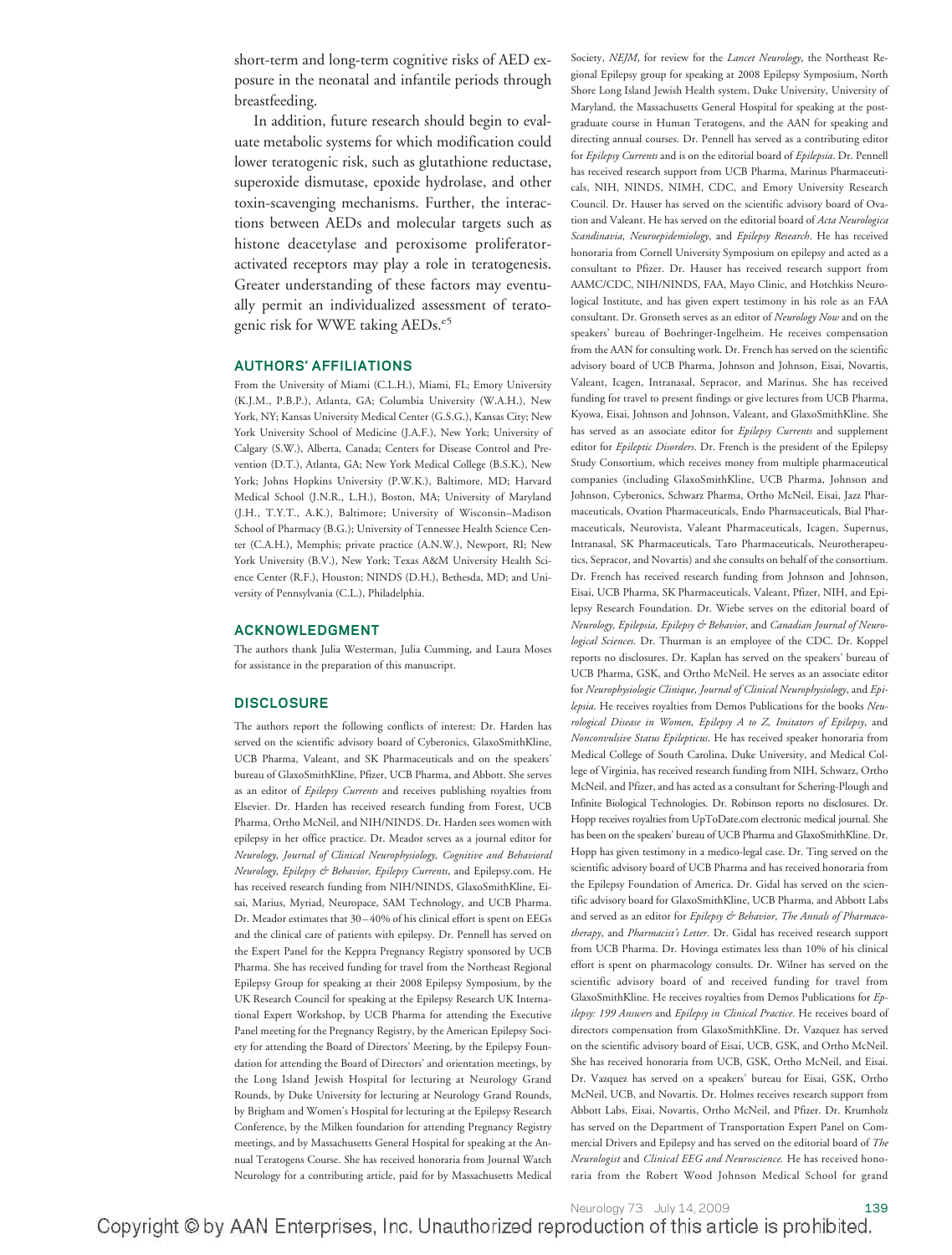rounds. Dr. Finnell has served on the scientific advisory board of the NEAD study at Emory University, the University of Houston Center for Life Sciences Technology, the NIH, and the NIEHS National Advisory Environmental Health Sciences Council. He has received funding for travel from Fundacion BBVA, NIEHS National Advisory Environmental Health Sciences Council, IKMC Steering Committee, European Epilepsy Meeting, NIH, and AES. Dr. Finnell has served as a journal editor for *Birth Defects Research Part A* and holds a patent on folate receptor autoantibody assay. He has received honoraria from McGill University-Montreal Neurological Institute and has received research funding from the Centers for Disease Control and Prevention for the National Birth Defects Prevention Study and the Methodist Hospital Research Institute. Dr. Finnell has given expert testimony, prepared affadavits, and acted as a witness regarding legal proceedings related to the topic of this manuscript. Dr. Hirtz reports no disclosures. Ms. Le Guen reports no disclosures.

# **DISCLAIMER**

This statement is provided as an educational service of the American Academy of Neurology. It is based on an assessment of current scientific and clinical information. It is not intended to include all possible proper methods of care for a particular neurologic problem or all legitimate criteria for choosing to use a specific procedure. Neither is it intended to exclude any reasonable alternative methodologies. The AAN recognizes that specific patient care decisions are the prerogative of the patient and the physician caring for the patient, based on all of the circumstances involved. The clinical context section is made available in order to place the evidence-based guideline(s) into perspective with current practice habits and challenges. No formal practice recommendations should be inferred. The findings and conclusions in the report are those of the authors and do not necessarily represent the official position of the Centers for Disease Control and Prevention.

*Received February 2, 2009. Accepted in final form March 23, 2009.*

#### **REFERENCES**

- 1. United States Department of Health and Human Services, Centers for Disease Control and Prevention, National Center for Health Statistics, Bridged-Race Population Estimates, United States. July 1st resident population by state, county, age, sex, bridged-race, and Hispanic origin on CDC WONDER On-line Database. Available at: http://wonder.cdc.gov. Accessed June 2008.
- 2. Hirtz D, Thurman DJ, Gwinn-Hardy K, et al. How common are the "common" neurologic disorders? Neurology 2007;68:326–337.
- 3. Yerby MS. Quality of life, epilepsy advances, and the evolving role of anticonvulsants in women with epilepsy. Neurology 2000;55:S21–S31.
- 4. Harden CL, Hopp J, Ting TY, et al. Practice Parameter update: management issues for women with epilepsy focus on pregnancy (an evidence-based review): obstetrical complications and change in seizure frequency: report of the Quality Standards Subcommittee and Therapeutics and Technology Assessment Subcommittee of the American Academy of Neurology and American Epilepsy Society. Neurology 2009;73:126 –132.
- 5. Holmes LB, Harvey EA, Coull BA, et al. The teratogenicity of anticonvulsant drugs. N Engl J Med 2001;344: 1132–1138.
- 6. Fried S, Kozer E, Nulman I, Einarson TR, Koren G. Malformation rates in children of women with untreated epilepsy. Drug Safety 2004;27:197–202.
- 7. Wide K, Winbladh B, Kallen B. Major malformations in infants exposed to antiepileptic drugs in utero, with emphasis on carbamazepine and valproic acid: a nation-wide, population-based register study. Acta Paediatr 2004;93: 1774–1776.
- 8. Puho EH, Szunyogh M, Metneki J, Czeizel AE. Drug treatment during pregnancy and isolated orofacial clefts in Hungary. Cleft Palate Craniofac J 2007;4:194–202.
- 9. Arpino C, Brescianini S, Robert E, et al. Teratogenic effects of antiepileptic drugs: use of an international database on malformations and drug exposure (MADRE). Epilepsia 2000;41:1436–1443.
- 10. Morrow J, Russell A, Guthrie E, et al. Malformations risks of antiepileptic drugs in pregnancy: a prospective study from the UK Epilepsy and Pregnancy Register. J Neurol Neurosurg Psychiatry 2006;77:193–198.
- 11. Artama M, Auvinen A, Raudaskoski T, Isojarvi I, Isojarvi J. Antiepileptic drug use of women with epilepsy and congenital malformations in offspring. Neurology 2005;64:1874–1878.
- 12. Samrén EB, van Duijn CM, Christiaens GCML, Hofman A, Lindhout E. Antiepileptic drug regimens and major congenital abnormalities in the offspring. Ann Neurol 1999;46:739–746.
- 13. Vajda FJE, Hitchcock A, Graham J, et al. Foetal malformations and seizure control: 52 months data of the Australian Pregnancy Registry. Eur J Neurol 2006;13:645–654.
- 14. Meador KJ, Baker GA, Finnell RH, et al. In utero antiepileptic drug exposure: fetal death and malformations. Neurology 2006;67:407–412.
- 15. Canger R, Battino D, Canevini MP, et al. Malformations in offspring of women with epilepsy: a prospective study. Epilepsia 1999;40:1231–1236.
- 16. Wyszynski WF, Nambisan M, Surve T, Alsdorf RM, Smith CR, Holmes LB. Increased rate of major malformations in offspring exposed to valproate during pregnancy. Neurology 2005;64:961–965.
- 17. Agresti A. Categorical Data Analysis (Wiley Series in Probability and Statistics), 2nd edition. Malden, MA: Wiley-Interscience; 2002.
- 18. Mawer G, Clayton-Smith J, Coyle H, Kini U. Outcome of pregnancy in women attending an outpatient epilepsy clinic: adverse features associated with higher doses of sodium valproate. Seizure 2002;11:512–518.
- 19. Omtzigt JGC, Los FJ, Grobbee DE, et al. The risk of spina bifida aperta after first-trimester exposure to valproate in a prenatal cohort. Neurology 1992;42 (suppl 5):119–125.
- 20. Samrén EB, van Duijn CM, Koch S, et al. Maternal use of antiepileptic drugs and the risk of major congenital malformations: a joint European prospective study of human teratogenesis associated with maternal epilepsy. Epilepsia 1997;38:981–990.
- 21. Bertollini R, Mastoiacovo P, Segni G. Maternal epilepsy and birth defects: a case-control study in the Italian Multicenter Registry of Birth Defects (IPIMC). Eur J Epidemiol 1985;1:67–72.
- 22. Sattler JM. Assessment of Children revised/updated. 3rd ed. San Diego: Jerome M. Sattler; 1992.
- 23. Reinisch JM, Sanders SA, Mortensen EL, Rubin DB. In utero exposure to phenobarbital and intelligence deficits in adult men. JAMA 1995;274:1518–1525.
- 24. Gaily E, Kantola-Sorsa E, Hiilesmaa V, et al. Normal intelligence in children with prenatal exposure to carbamazepine. Neurology 2004;62:28–32.
- 25. Holmes LB, Rosenberger PB, Harvey EA, Khoshbin S, Ryan L. Intelligence and physical features of children of women with epilepsy. Teratology 2000;61:196–202.
- 26. Koch S, Titze K, Zimmermann RB, Schröder M, Lehmkuhl U, Rauh H. Long-term neuropsychological consequences of maternal epilepsy and anticonvulsant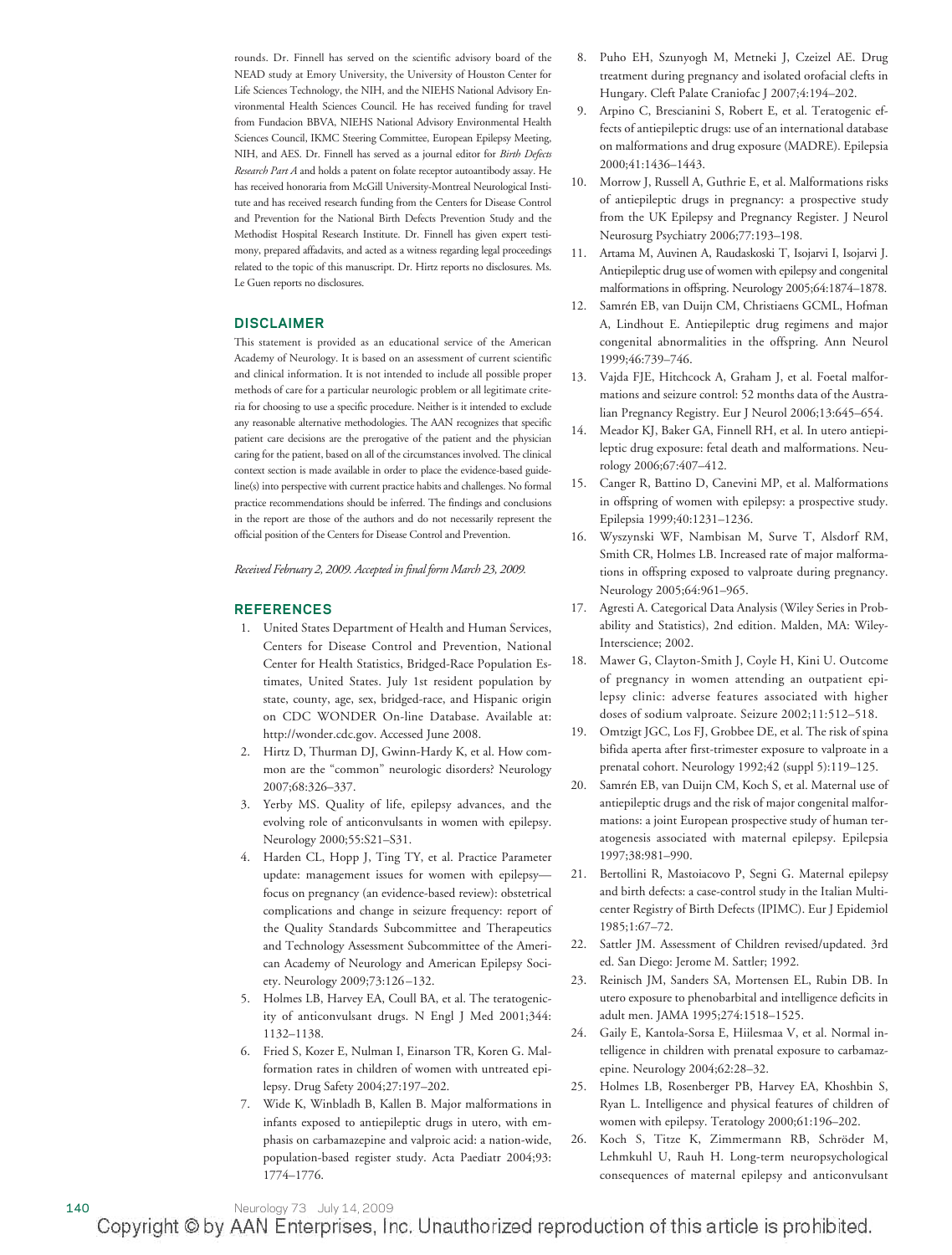treatment during pregnancy for school-age children and adolescents. Epilepsia 1999;40:1237–1243.

- 27. Oyen N, Vollset SE, Eide MG, Bjerkedal T, Skjærven R. Maternal epilepsy and offspring's adult intelligence: a population-based study from Norway. Epilepsia 2007;48: 1731–1738.
- 28. Hirano T, Fujioka K, Okada M, Iwasa H, Kaneko S. Physical and psychomotor development in the offspring born to mothers with epilepsy. Epilepsia 2004;45(suppl 8):53–57.
- 29. Gaily E, Kantola-Sorsa E, Granström ML. Specific cognitive dysfunction in children with epileptic mothers. Dev Med Child Neurol 1990;32:403–414.
- 30. Wide K, Henning E, Tomson T, Winbladh B. Psychomotor development in preschool children exposed to antiepileptic drugs in utero. Acta Paediatr 2002;91:409–414.
- 31. Adab N, Kini U, Vinten J, et al. The longer term outcome of children born to mothers with epilepsy. J Neurol Neurosurg Psychiatry 2004;75:1575–1583.
- 32. Eriksson K, Viinikainen K, Mönkkönen A, et al. Children exposed to valproate in utero: population based evaluation of risks and confounding factors for long-term neurocognitive development. Epilepsy Res 2005;65:189–200.
- 33. Scolnik D, Nulman I, Rovet J, et al. Neurodevelopment of children exposed in utero to phenytoin and carbamazepine monotherapy. JAMA 1994;271:767–770.
- 34. Vanoverloop D, Schnell RR, Harvey EA, Holmes LB. The effects of prenatal exposure to phenytoin and other anticonvulsants on intellectual function at 4 to 8 years of age. Neurotoxicol Teratol 1992;14:329–335.
- 35. Lösche G, Steinhausen HC, Koch S, Helge H. The psychological development of children of epileptic parents: II: the differential impact of intrauterine exposure to anticonvulsant drugs and further influential factors. Acta Paediatr 1994;83:961–966.
- 36. Hvas CL, Henriksen TB, Ostergaard JR, Dam M. Epilepsy and pregnancy: effect of antiepileptic drugs and lifestyle on birth weight. Br J Obstet Gynaecol 2000;107:896–902.
- 37. Viinikainen K, Heinonen S, Eriksson K, Kalviainan R. Community-based, prospective, controlled study of obstetric and neonatal outcome of 179 pregnancies in women with epilepsy. Epilepsia 2006;47:186–192.
- 38. Hiilesmaa VK, Bardy A, Teramo K. Obstetric outcome in women with epilepsy. Am J Obstet Gynecol 1985;152: 499–504.
- 39. Richmond JR, Krishnamoorthy P, Andermann E, Benjamin A. Epilepsy and pregnancy: an obstetric perspective. Am J Obstet Gynecol 2004;190:371–379.
- 40. Laskowska M, Leszczyriska-Gorzelak B, Oleszczuk J. Pregnancy in women with epilepsy. Gynecol Obstet Invest 2001;51:99–102.

The Child Neurology Society has endorsed the following guidelines:

- Management issues for women with epilepsy—Focus on pregnancy (an evidence-based review): Obstetrical complications and change in seizure frequency
- Management issues for women with epilepsy—Focus on pregnancy (an evidence-based review): Teratogenesis and perinatal outcomes
- Management issues for women with epilepsy—Focus on pregnancy (an evidence-based review): Vitamin K, folic acid, blood levels, and breastfeeding